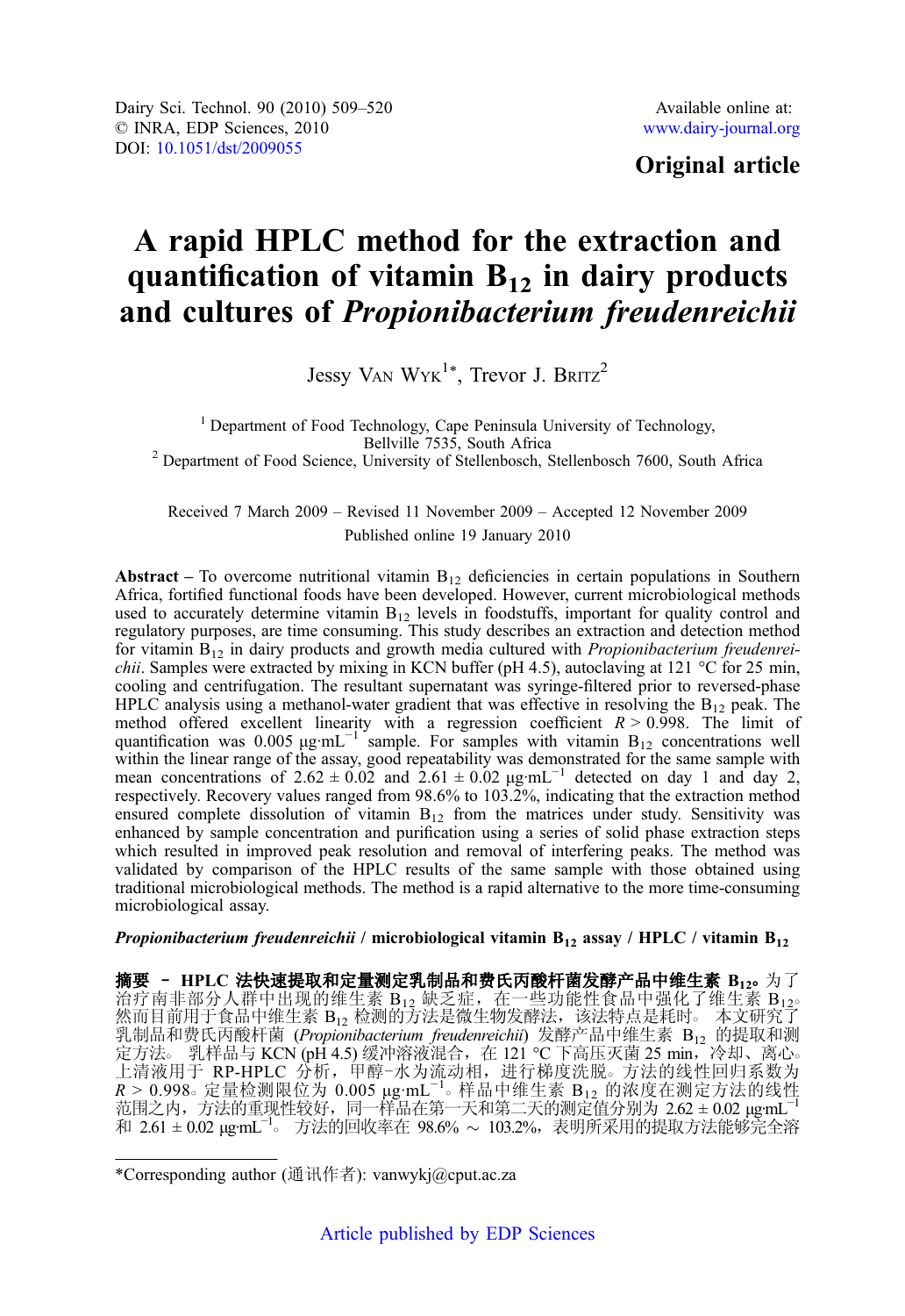解所研究基质中的维生素 B120 采用一系列固相萃取技术将样品浓缩和纯化后,消除了干 扰峰,维生素 B12 的色谱峰形好,使分析方法的灵敏度大大提高。 将本研究方法的实验 结果与传统微生物法测定的结果进行了对比,证明该法是快速、准确、可行的维生素 B12 分析方法○

#### Propionibacterium freudenreichii / 微生物测定法 / HPLC / 维生素  $B_{12}$

Résumé – Une méthode HPLC rapide pour extraire et quantifier la vitamine  $B_{12}$  dans les produits laitiers et les cultures de *Propionibacterium freudenreichii*. Pour lutter contre les carences en vitamine  $B_{12}$  parmi certaines populations d'Afrique du Sud, des aliments fonctionnels enrichis ont été développés. Cependant, les méthodes actuelles utilisées pour analyser précisément le niveau de vitamine  $B_{12}$  dans les aliments, qui sont importantes à des fins de contrôle-qualité et de législation, sont coûteuses en temps. Cet article décrit une méthode d'extraction et de détection de la vitamine  $B_{12}$  dans les produits laitiers et les cultures de *Propionibacterium freudenreichii*. Les échantillons étaient extraits par mélange à du tampon KCN, pH 4,5 et autoclavage à 121 °C pendant 25 min, refroidissement et centrifugation. Le surnageant résultant était filtré puis analysé par HPLC en phase inverse en utilisant un gradient méthanol-eau, qui permettait une bonne résolution du pic de vitamine B12. La méthode montrait une bonne linéarité, avec un coefficient de régression  $R > 0.998$ . La limite de quantification était de 0,005 μg·mL<sup>-1'</sup> d'échantillon. Pour des échantillons contenant des concentrations dans la moyenne de la gamme de linéarité, la répétabilité a été établie, avec des valeurs obtenues pour le même échantillon  $\tilde{\text{a}}$  deux jours différents de 2,62 ± 0,02 μg·mL<sup>-1</sup> et 2,61 ± 0,02 μg·mL−<sup>1</sup> . Les rendements d'extraction variaient entre 98,6–103,2 %, ce qui indique que la méthode d'extraction permettait une dissolution complète de la vitamine  $B_{12}$  des matrices étudiées. La méthode HPLC était validée en comparant les résultats obtenus avec ceux de la méthode microbiologique de référence. La sensibilité de la méthode était améliorée par une série d'étapes d'extraction en phase solide pour concentrer et purifier les échantillons, ce qui améliorait la résolution des pics et éliminait les pics contaminants. La méthode décrite est une alternative rapide à la méthode microbiologique de référence.

*Propionibacterium freudenreichii* / analyse microbiologique / HPLC / vitamine  $B_{12}$ 

#### 1. INTRODUCTION

Vitamin  $B_{12}$  plays many important roles in normal metabolism [\[6](#page-10-0)]. Subnormal vitamin  $B_{12}$  levels have been linked to reversible dementia  $[30]$ , while vitamin  $B_{12}$ deficiency results in pernicious anaemia and is also manifested by neurological changes which could culminate in brain damage [[6](#page-10-0), [16\]](#page-10-0). Deficiency had also been associated with cerebellar ataxia [\[26\]](#page-11-0), triggering seizures in epileptics [\[29\]](#page-11-0) and reversible involuntary movements in adults [\[8\]](#page-10-0). More recently, low folate and vitamin  $B_{12}$ levels have been linked to psychiatric diseases, such as bipolar disorder [[28](#page-11-0)]. Furthermore, not only were low vitamin  $B_{12}$  levels recorded in HIV-infected patients [\[14\]](#page-10-0), but cobalamins demonstrated anti-retroviral activity against HIV-1 in vitro [\[23,](#page-10-0) [32\]](#page-11-0), and the possibility that adequate vitamin  $B_{12}$ may slow the onset of AIDS in HIV-positive individuals was also reported [\[2\]](#page-10-0).

Since chemical synthesis is extremely complex, only biosynthetic processes are used for the commercial production of vitamin  $B_{12}$  [\[27](#page-11-0)]. The microorganisms most<br>widely used in these fermentations fermentations include Propionibacterium spp. [[13](#page-10-0), [27](#page-11-0)], Pseudomonas denitrificans [\[21](#page-10-0)], methanogens (Methanosarcina barkeri, Methanobacterium spp.) and *Bacillus* spp. [[24](#page-10-0), [34](#page-11-0)]. However, since some Propionibacterium species were granted GRAS (generally recognised as safe) status by the United States Food and Drug Administration [\[27](#page-11-0)], as well as European QPS (qualified presumption of safety) status  $[4]$  $[4]$ , they are the preferred organisms for vitamin  $B_{12}$  production [[27](#page-11-0)]. Although Propionibacterium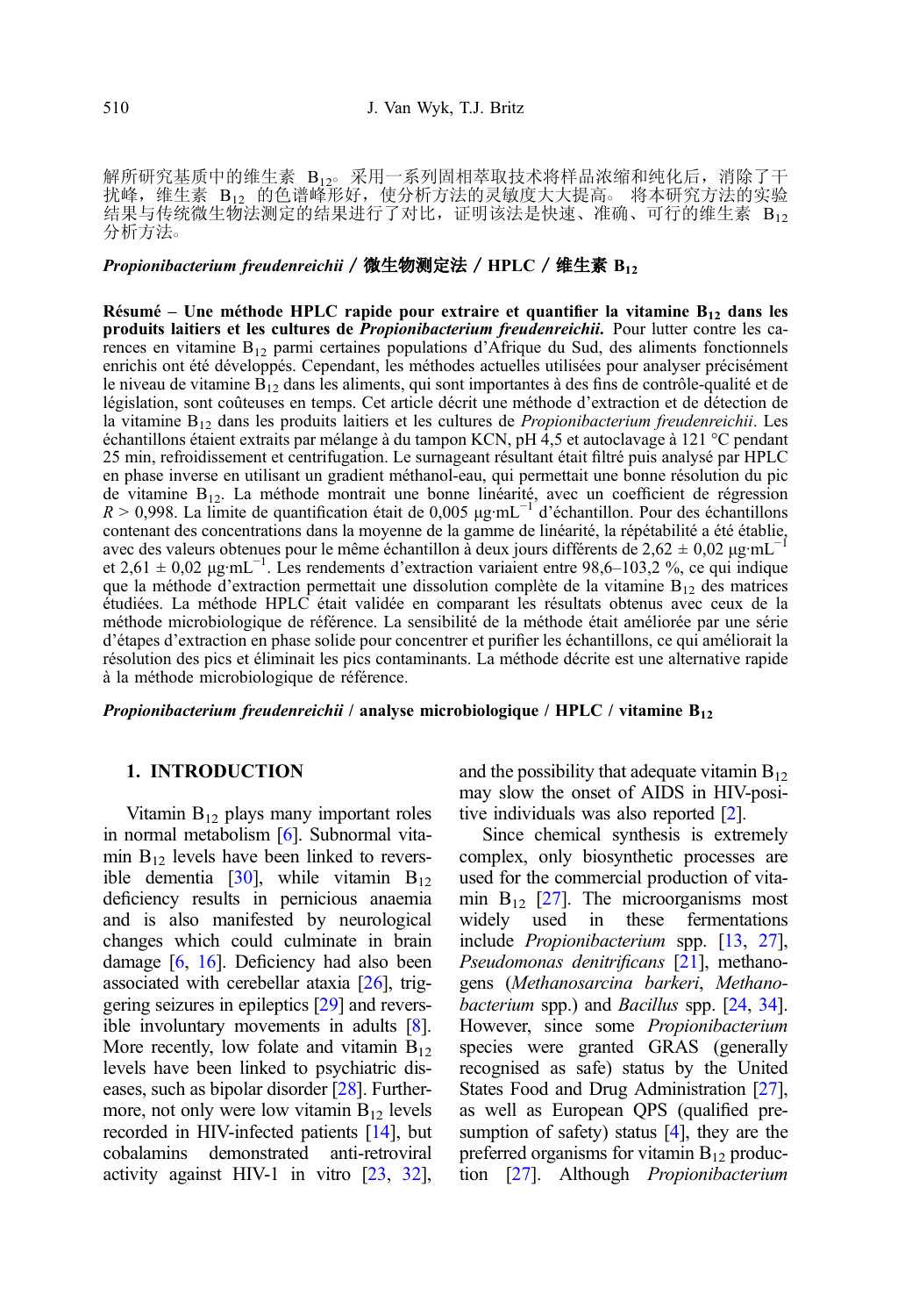freudenreichii retains most of the synthesised vitamin intracellularly [\[35\]](#page-11-0), the vitamin is readily released in acidic solutions (pH < 5.0), including the human stomach, thus ensuring bioavailability when ingested [\[31](#page-11-0)].

Since vitamin  $B_{12}$  deficiencies are prevalent among the poor in Southern Africa [[10](#page-10-0), [18](#page-10-0)], there is a need to produce fortified functional foods to combat these deficiencies. However, since activity may be lost during processing and storage, quantification of vitamin  $B_{12}$  is needed to ensure quality control, to satisfy government regulatory requirements, including nutrition labelling [\[3,](#page-10-0) [12](#page-10-0)].

Vitamin  $B_{12}$  assay techniques include microbiological assays, radioisotope dilution assay, electrothermal atomic absorption spectrometry, capillary electrophoresis, chemiluminescence techniques, biomolecular interaction analysis (BIA) and a combination of fluorescence resonance energy transfer (FRET) and flow-injection analysis (FIA) [[1](#page-10-0), [6,](#page-10-0) [12](#page-10-0), [22,](#page-10-0) [33](#page-11-0)]. The microbiological assay is still the official method, but is very laborious [[1](#page-10-0)]. High-performance liquid chromatography (HPLC) has been employed by a number of workers to assay vitamin  $B_{12}$  in multivitamin and mineral tablets. These matrices are less complex than foodstuffs and, therefore, extraction and resolution of the vitamin is simple in comparison [\[20](#page-10-0), [22,](#page-10-0) [25\]](#page-11-0). More recently, reversed-phase HPLC methods with immunoaffinity extraction and UV detection [\[15](#page-10-0)], and coulometric electrochemical detection [[19](#page-10-0)] were used to assay vitamin  $B_{12}$  in petfood and various infant formulae [[15](#page-10-0)] and fortified fruit juice and various seafoods [[19](#page-10-0)]. However, these food matrices did not include complex dairy products. Furthermore, none of the above-mentioned studies included extraction and analysis of vitamin  $B_{12}$  from propionibacteria (PAB). Hence, the aim of this study was to develop and optimise both an extraction protocol and an HPLC method that will afford a more rapid vitamin  $B_{12}$  analysis of milk and fermented dairy products, as well as

of synthetic media cultured with P. freudenreichii strains.

#### 2. MATERIALS AND METHODS

#### 2.1. Chemicals, reagents and other materials

Vitamin B12 (cyanocobalamin) (Fluka) standard was used. Methanol (BDS) and acetonitrile (BDS) were of HPLC grade. All other chemicals were of Analar grade. Reverse osmosis Milli-Q water (18 MΩ), purified with a Milli-Q water purification system (Millipore, Microsep, Bellville, South Africa), was used for all solutions and dilutions.

The KCN-acetate buffer consisted of  $(g·L^{-1})$  20 g KCN (Saarchem) and 544.32 g sodium acetate (CH<sub>3</sub>COONa) (Saarchem). Prior to dilution to the required concentration, the pH was adjusted to 4.5 using glacial acetic acid (BDH Chemicals) [\[19\]](#page-10-0). The medium  $(B_{12}$  medium) used to enhance vitamin  $B_{12}$ synthesis consisted of  $(g·L^{-1})$ : polypeptone (BBL) 12.5; casamino acids (Difco) 11.0; yeast extract (Difco) 2.5;  $NaH<sub>2</sub>PO<sub>4</sub>·2H<sub>2</sub>O$ (Merck) 2.25;  $MgCl<sub>2</sub>·6H<sub>2</sub>O$  (Merck) 0.4;  $K_3P0_4$  (Merck) 1.76; CoCl<sub>2</sub>·6H<sub>2</sub>O (Merck) 0.018; FeSO<sub>4</sub>·7H<sub>2</sub>O (Merck) 0.01; p-calcium-pantothenate (Fluka) 0.004; (+)-Biotin (Fluka) 0.0003; Tween 80 (Saarchem) 1.0 mL; glucose (BDH Chemicals) 40; and 5,6-dimethylbenzimidazole (DBI) (Merck) 0.07. The pH of the medium was adjusted to 7.0 with 40  $g \text{·} \text{L}^{-1}$  NaOH prior to autoclaving at 121 °C for 15 min [[35](#page-11-0)]. Yeast extract sodium lactate (YEL) broth contained in g·L−<sup>1</sup> : yeast extract (Oxoid) 5.0; sodium lactate syrup (500 g·L<sup>-1</sup>) (Saarchem) 20.0; peptone (Biolab) 2.0;  $KH<sub>2</sub>PO<sub>4</sub>$  (Merck) 10.0; and Tween 80 (Saarchem) 1.0 mL [\[7](#page-10-0)].

Eight strains of P. freudenreichii were used. Strains J8, J9, J10, J15 and J16 were obtained from the culture collection of the Department of Food Science, University of Stellenbosch, strain J17 (ATCC 13673) from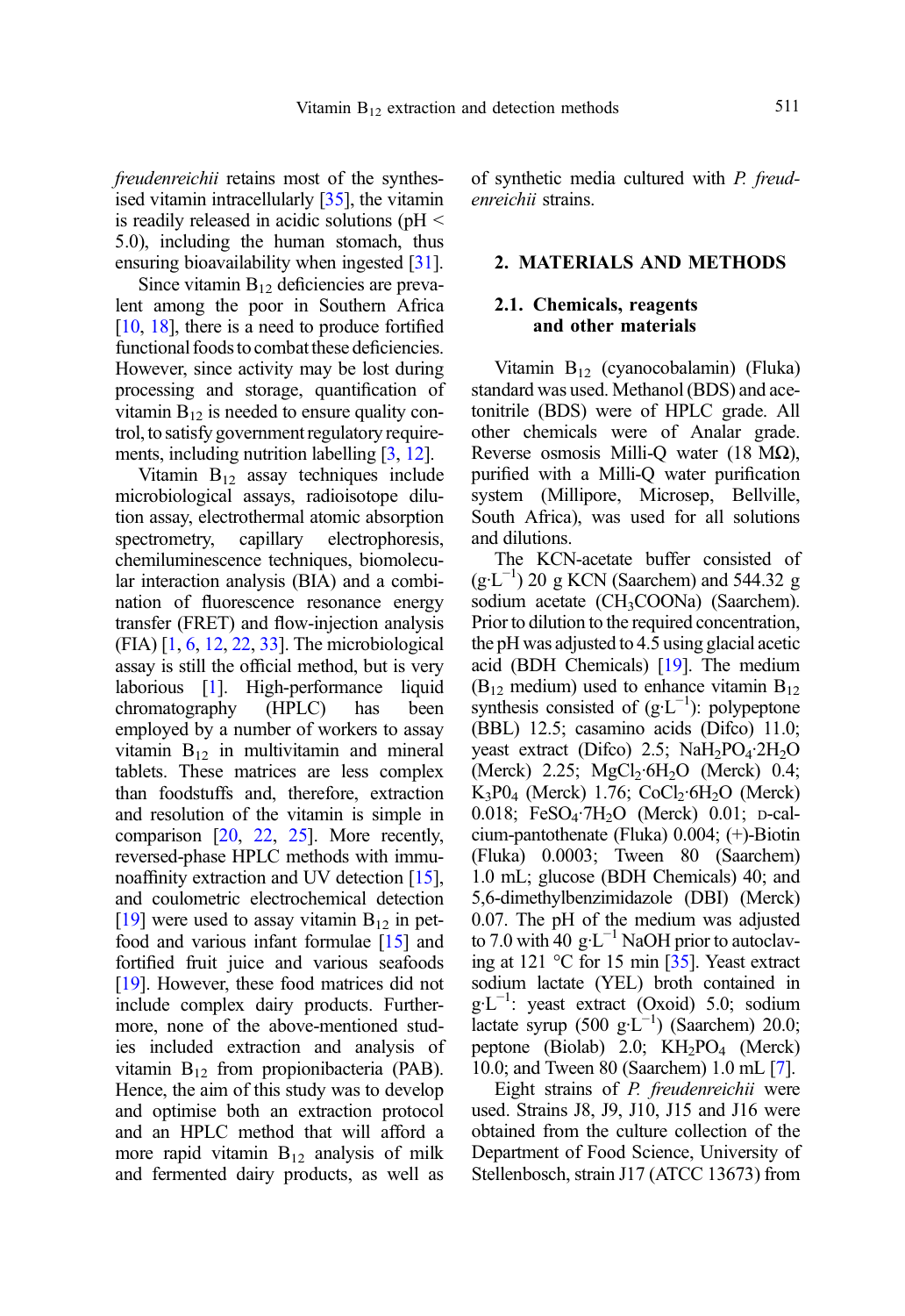the American Type Culture Collection and strains J18 and J19 from the All Russian Collection of Microorganisms, Pushino IBFM, Russian Academy of Sciences. The inoculum volume was 200  $\mu$ L·100 mL<sup>-1</sup> broth, with a cell count of  $1 \times 10^7$  cfu·mL<sup>-1</sup> (variation of 5% at final count). The test organism used in the microbiological assay, Lactobacillus delbrueckii ssp. lactis (ATCC 7830), was obtained from the South African Bureau of Standards (SABS).

UHT skim milk,  $10 \text{ g} \cdot L^{-1}$  fat content, UHT full cream milk,  $33 \text{ g} \cdot \text{L}^{-1}$  fat content and "Amasi", 50  $g L^{-1}$  fat content, a fermented milk product generally consumed in Southern Africa, were purchased from a local supermarket. Kefir grains were obtained from the Department of Food Science, University of Stellenbosch. Reactivation of the Kefir grains was achieved by adding 30 mL milk to 10 g grains and incubating at  $25 \degree C$  for 12 h, with agitation. The milk phase was drained using a sterilised metal strainer. The grains were then inoculated into 100 mL UHT full cream milk and incubated at 25 °C for 12 h, after which the grains were separated from the Kefir beverage. Reactivated grains were also co-inoculated with strain J15 to obtain Kefir beverage samples fortified with vitamin  $B_{12}$ .

### 2.2. Standard solutions

The stock solution was prepared bimonthly by weighing out 4.0 mg cyanocobalamin and diluting it to 200 mL with KCN-acetate buffer in amber glassware and covering the container with aluminium foil. This solution, stored at  $4^{\circ}$ C, was used to make dilutions as required for both the HPLC and microbiological assays and was completely stable for a minimum of five months. Since cobalamin powders are very hygroscopic [\[6](#page-10-0)] and sensitive to light [\[17\]](#page-10-0), prior to preparing a fresh stock solution, the powder was dried to constant mass in a desiccator containing fresh silica gel in the dark.

### 2.3. Linearity, repeatability, recovery and validity

#### 2.3.1. Linearity

The inherent sensitivity of the HPLC method was determined by analysing a series of vitamin  $B_{12}$  standard solutions, increasing linearly in concentration from 0.005 to 15  $\mu$ g·mL<sup>-1</sup> sample. The range of concentrations was chosen based on vitamin  $B_{12}$  levels (in  $\mu$ g·mL<sup>-1</sup> sample) reported for dairy products (0.003–0.012  $[11]$  $[11]$  $[11]$ ) and synthesised by PAB  $(0.02 \; [5];$  $(0.02 \; [5];$  $(0.02 \; [5];$ 0.14 [[9\]](#page-10-0); and 12.50 [\[35\]](#page-11-0)).

Seven samples per concentration were analysed  $(n = 7)$  and the resultant computed vitamin  $B_{12}$  concentration was plotted against the actual (i.e. expected) vitamin  $B_{12}$ concentration. A linear regression line, calculated by the method of least squares, was indicated. In addition, the correlation coefficient  $(R^2)$  and the regression coefficient (R) were calculated.

#### 2.3.2. Repeatability

An homogeneous sample was divided into 14 aliquots, and the vitamin  $B_{12}$  concentration was determined in two series of seven aliquots on two successive days.

#### 2.3.3. Recovery

A sample or placebo, i.e. a sample that initially contained no cyanocobalamin, was spiked with a known quantity of cyanocobalamin. After the normal extraction procedure, the added amount of cyanocobalamin was measured to determine the percentage recovery.

#### 2.3.4. Validity

Using a selection of samples, the validity of the HPLC results was established by performing the microbiological assay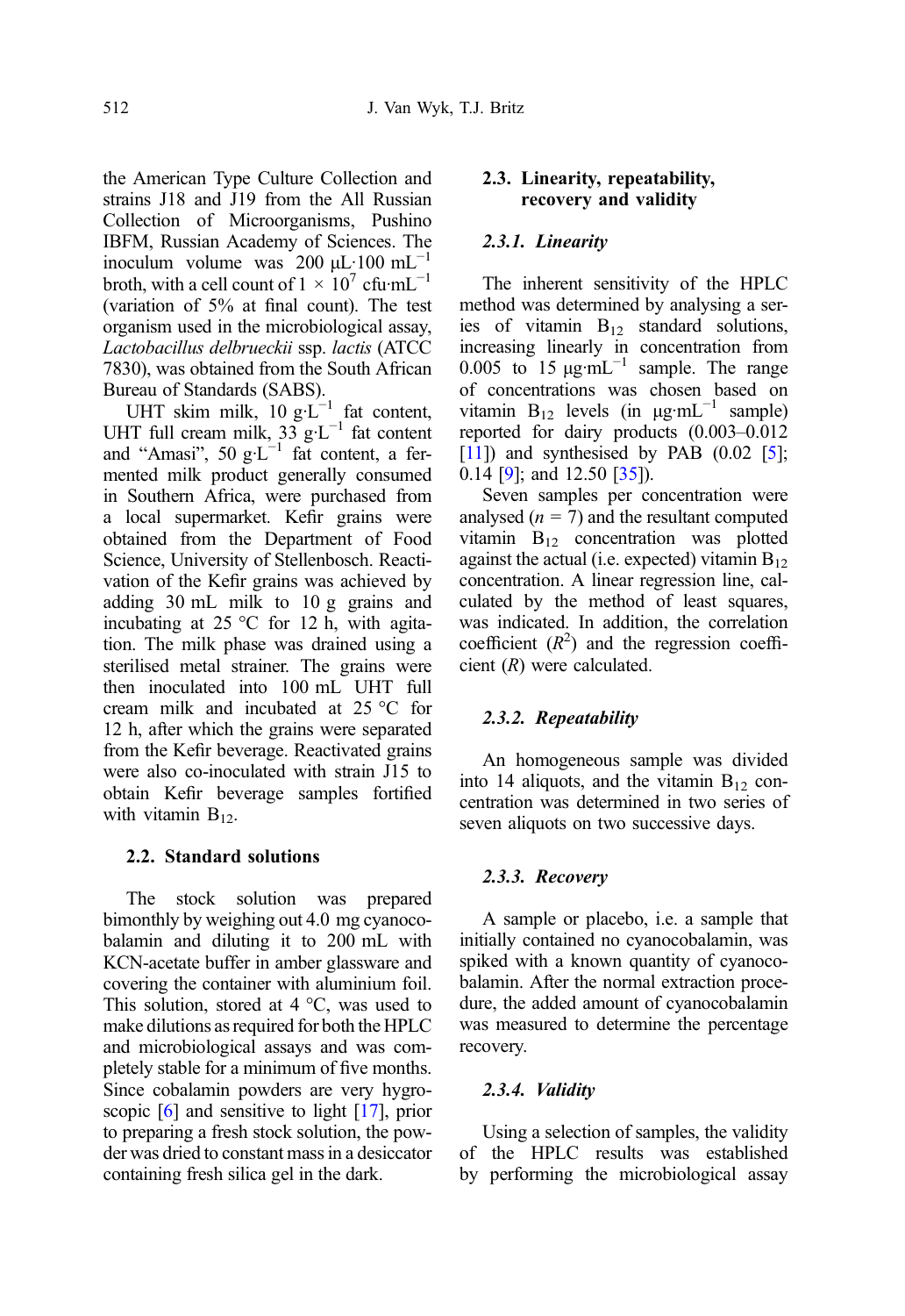on aliquots of the same extract. All assays were performed in triplicate.

#### 2.4. Sample extraction

The ratio of KCN-acetate extraction buffer (pH 4.5) to broth sample was 10:4 ( $v/v$ ). The samples were protected from light as described. Autoclaving at 121 °C for 25 min was followed by rapid cooling and centrifugation at 15 000 $\times$  g for 10 min at 4 °C. This was followed by (1) filtration through a 0.22-μm syringe filter (Cameo, Osmonics, Sigma Aldrich) into amber sample vials with solid caps (HPLC method) and (2) suitable dilutions, followed by inoculation (microbiological assay). HPLC samples that were not analysed immediately were stored at 4 °C in the dark.

The presence of cyanide in the extraction buffer is critically important to ensure quantitative conversion of all forms of vitamin  $B_{12}$  to cyanocobalamin, the most stable form of the vitamin, while the heat treatment liberates all protein-bound cobalamin [[6\]](#page-10-0). Hence, this extraction method was used for both the HPLC and microbiological assays.

#### 2.5. Sample purification and concentration

Since the vitamin  $B_{12}$  content of some dairy products is as low as 0.003  $\mu$ g·mL<sup>-1</sup> [[11\]](#page-10-0), sample purification and concentration was investigated to improve the sensitivity of the analysis. Solid phase extraction (SPE) columns were used to both purify and concentrate the sample. Purification involved application of 9–12 mL sample extract to a preconditioned SPE column (Chromabond SB/3 mL/500 mg, Macherey-Nagel, Düren, Germany) and collecting the eluate, i.e. the purified sample extract, for HPLC analysis. When sample concentration followed purification, immediately after collecting the purified sample extract, any vitamin  $B_{12}$  remaining on the SPE column was eluted with one column volume 400 mL·L<sup>-1</sup> methanol (HPLC grade, BDS). This second eluate was collected separately. A preconditioned Chromabond C18ec/6 mL/1000 mg column (Macherey-Nagel) was then used to concentrate the sample. To achieve this, the first eluate (i.e. the purified sample extract) was applied to the column. The vitamin  $B_{12}$ , which remains as a visible pink to red band on the column, was then eluted using the second eluate (collected separately during the purification step), followed by 1 mL 900 mL⋅L<sup>-1</sup> methanol. After flash evaporation of the methanol in a rotary evaporator at 40 °C, the concentrate was diluted with Milli-Q water to 3 mL in a volumetric flask. Syringe filtration (0.22-μm Cameo, Osmonics, Sigma Aldrich) into amber glass vials preceded the HPLC analyses.

#### 2.6. HPLC

The HPLC separations were performed using a Hewlett-Packard 1100 HPLC system, equipped with a vacuum degassing unit, a quaternary pump and a Rheodyne 7125 injection valve fitted with a 20-μL sample loop. A 50-μL syringe was employed to ensure improved accuracy with respect to delivery of the desired 20-μL sample volume. A variable wavelength detector set at 361 nm was used. The HP Chemstation software (Hewlett-Packard, Waldbron, Germany) integrated, recorded and calculated the peak areas and was used to store data.

A range of chromatographic conditions was employed in an attempt to optimise peak resolution and response (peak area). These included the use of different analytical columns, adjusting the flow rate and increasing and decreasing the slope of the solvent gradient. Optimum conditions were found when the analytical column used was a 5-μm BDS-C<sub>18</sub> column (250  $\times$  2 mm internal diameter, i.d.) produced by Hewlett-Packard (Waldbron, Germany). A guard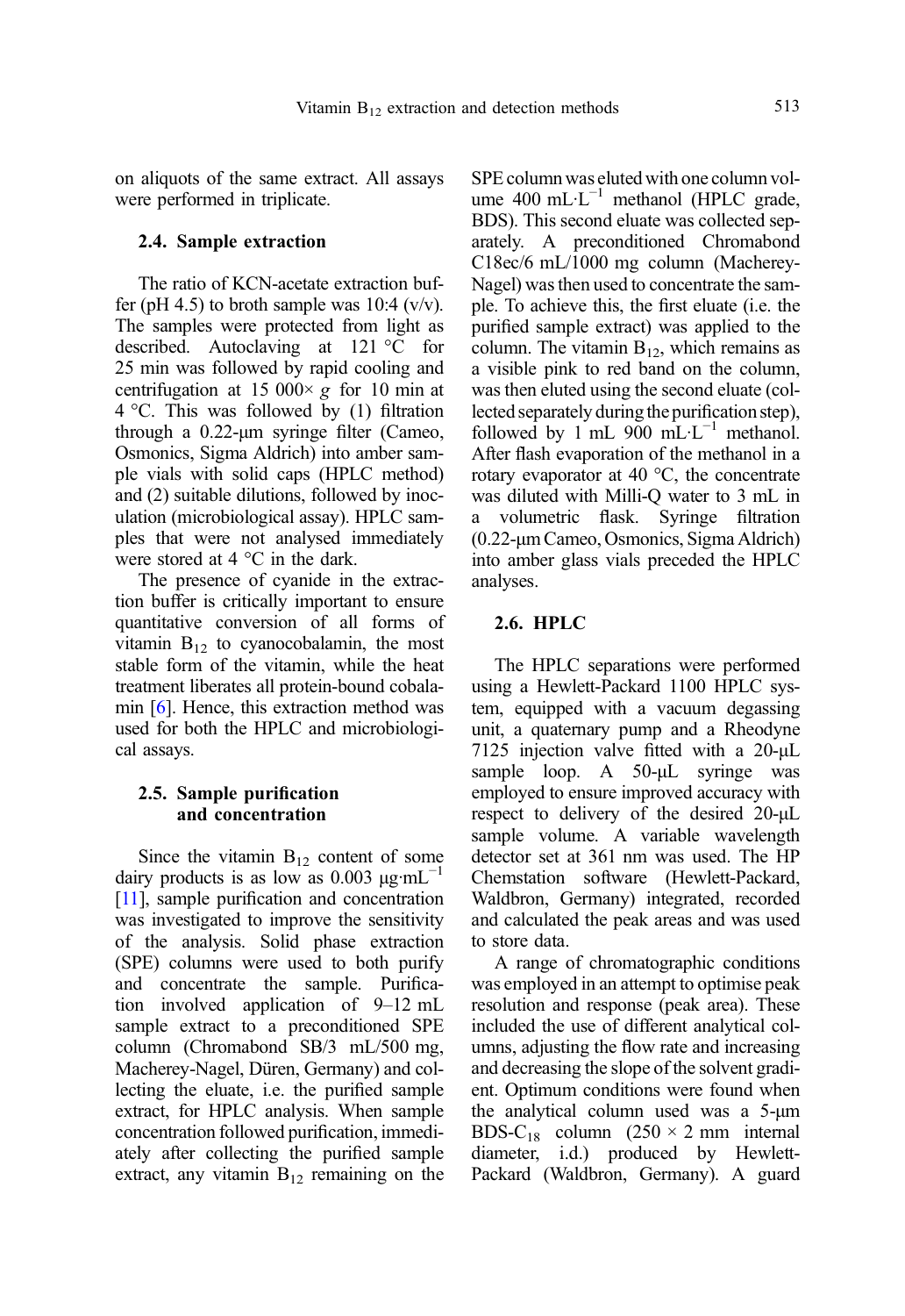cartridge (ThermoQuest, Needham, Massachusetts)  $(4 \times 4 \text{ mm i.d.})$  packed with 5 μm Hypersil BDS- $C_{18}$  packing material was installed ahead of the analytical column. The guard cartridge was consistently replaced after 150–200 injections. The mobile phase was a  $15:85$  to  $50:50$  (v/v) methanol-water linear gradient over 25 min with a flow rate of  $0.35$  mL·min<sup>-1</sup>. The retention time of cyanocobalamin was  $12.46 \pm 0.48$  min under these conditions.

Utilising the calibration function of the HP Chemstation software to construe the calibration curve, quantification of the vitamin  $B_{12}$  levels of samples was performed by the external standard method. Hence, a standard solution diluted to a known concentration on the day was analysed in duplicate and the software programmed to use the resultant peak area to calculate the concentration of vitamin  $B_{12}$  in the samples. Regeneration of the column between injections entailed post-run flushing with 100% acetonitrile (5 min), followed by 100% water (5 min), and then recycled to initial conditions (5 min).

# 2.7. Microbiological assay

The microbiological assay method of Angyal [\[1](#page-10-0)], with modifications, was employed. The test organism, *L. delbrueckii* ssp. lactis ATCC 7830, was routinely cultured in MRS broth or MRS agar (Biolab). One day prior to the assay, the culture was inoculated into Bacto Lactobacilli broth AOAC (Difco) liquid culture medium and incubated at 37 °C. On the day of the assay, the cultures were centrifuged (10 000 $\times$  g, 10 min, 4 °C), the cells were washed and resuspended in a 10 mL sterile physiological saline solution (p.s.s.) under aseptic conditions. To obtain the inoculum, this cell suspension was diluted with sterile p.s.s. to 60 %T (read against sterile saline set at 100 %T).

The requisite standard solutions (with cyanocobalamin concentrations of 0.01,

0.014 and  $0.02$  ng·mL<sup>-1</sup>) were prepared by diluting the stock solution with the KCN-acetate buffer and not with 25% alcohol as suggested by Angyal [\[1](#page-10-0)].

As mentioned earlier, since the KCN buffer ensures superior vitamin  $B_{12}$  stability in the sample extract  $[6]$  $[6]$ , it was preferred to the metabisulphite buffer described by Angyal [\[1](#page-10-0)]. Furthermore, since replicate samples were assayed using the HPLC, the extraction procedure was as described earlier.

After preparation and sterilisation of the standard and assay tubes, a Distriman repeater pipette equipped with a gamma-sterilised tip (Gilson, Villiers-le-Bel, France) was used to deposit one drop of inoculum directly onto the surface of the tube contents. Check tubes (replicates of the primary standard tubes) were prepared as prescribed.

The tubes were then incubated at 37 °C for up to 72 h. Two check tubes were removed on a 24 h basis and titrated against 4 g·L<sup>-1</sup> NaOH. After a maximum of 72 h, or when the check tube with the highest concentration of vitamin  $B_{12}$  primary standard required 8–12 mL NaOH, the tubes were refrigerated at 4 °C to retard further acid production. The relative growth in all the standard and assay tubes was then determined by titrating against 4  $g \cdot L^{-1}$  NaOH to a set end-point of pH 6.8, using a Methrohm 702 SM Titrino automatic titrator (Swiss Lab Technologies, Standton, South Africa).

Averages of the replicate values were used to plot the standard curves and these, in turn, were employed to reference the amount of vitamin  $B_{12}$  in the assay tubes. The vitamin  $B_{12}$  content of the original sample was calculated taking all dilution factors into account.

# 2.8. Data analyses

All statistical analyses of data were performed using SPSS 16.0 for Windows®. The relative standard deviation (RSD) was calculated for the recovery data as a measure of inter-assay variability.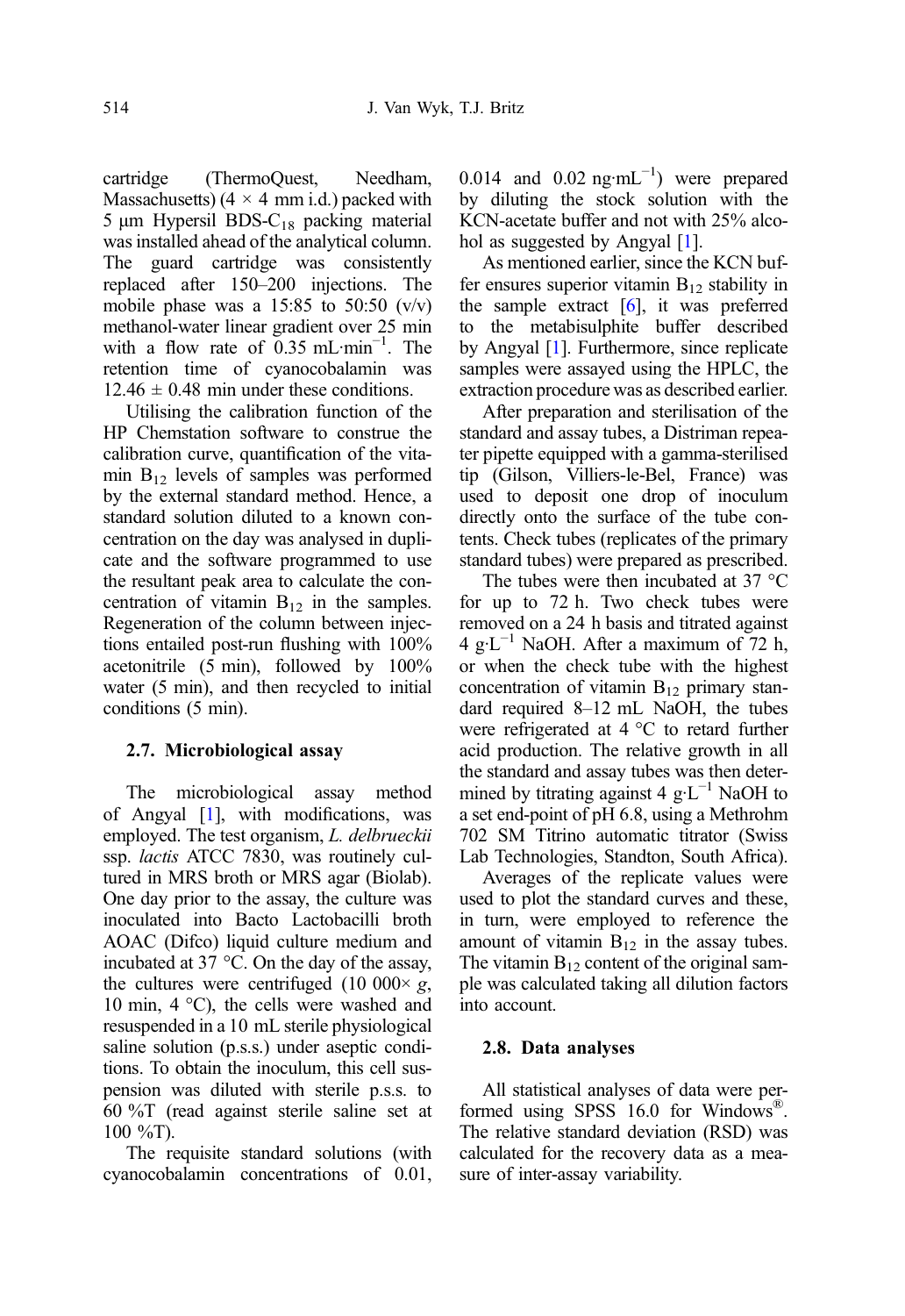

Figure 1. Linearity of vitamin  $B_{12}$  analyses. Error bars indicate the SD.

# 3. RESULTS AND DISCUSSION

#### 3.1. Linearity and sensitivity

The correlation coefficient  $(R^2)$  and the regression coefficient  $(R)$  were 0.9992 and 0.9996, respectively. Confidence of linearity, signified by  $R > 0.998$ , is closely related to the rate of recovery, i.e. the accuracy of the analysis [\[19\]](#page-10-0). The linear appearance of the plot depicted in Figure 1, combined with the fact that the correlation coefficients approached unity, indicated that the measured vitamin  $B_{12}$  concentration was linear over the actual vitamin  $B_{12}$  concentration range from 0.005 to 15  $\mu$ g·mL<sup>-1</sup> sample. The HPLC method could, therefore, be adjudged sufficiently sensitive to be used as an analytical tool.

The limit of quantification (LOQ), i.e. the lowest vitamin  $B_{12}$  concentration where reproducible results were obtained, was 0.005  $\mu$ g·mL<sup>-1</sup> sample. This compares favourably to the LOQ of 0.01  $\mu$ g·mL<sup>-1</sup> sample reported by Heudi et al. [\[15](#page-10-0)]. However, since it excludes the lowest vitamin  $B_{12}$  concentration reported for dairy products, viz. 0.003  $\mu$ g·mL<sup>-1</sup> [\[11\]](#page-10-0), the sensitivity of the method was improved by employing sample concentration successfully [\(Fig. 3](#page-8-0)).

## 3.2. Repeatability, recovery and validity

When a standard sample with expected vitamin B<sub>12</sub> concentration of 2.63 μg·mL<sup>-1</sup> was divided into 14 aliquots and analysed repeatedly on different days, reproducible results were obtained. Mean vitamin  $B_{12}$  concentration,  $2.62 \pm 0.02$   $\mu$ g·mL<sup>-1</sup> (day 1) and  $2.61 \pm 0.02$  μg·mL<sup>-1</sup> (day 2), did not differ significantly  $(P = 0.73)$  and was close to the expected value of 2.63  $\mu$ g·mL<sup>-1</sup>. Good repeatability (intermediate precision) was, therefore, demonstrated.

The recovery of vitamin  $B_{12}$  from the samples and placebo [\(Tab. I](#page-8-0)) ranged from 98.6% to 103.2% (average values), with the RSD ranging from 2.68% to 6.79%. It was, therefore, reasonable to conclude that the extraction regime and the analytical procedure effected complete dissolution of vitamin  $B_{12}$ in the matrices analysed in this study.

Statistical analysis of the results of the microbiological assays vs. the HPLC analyses of the same samples indicated that no significant difference existed  $(P > 0.05)$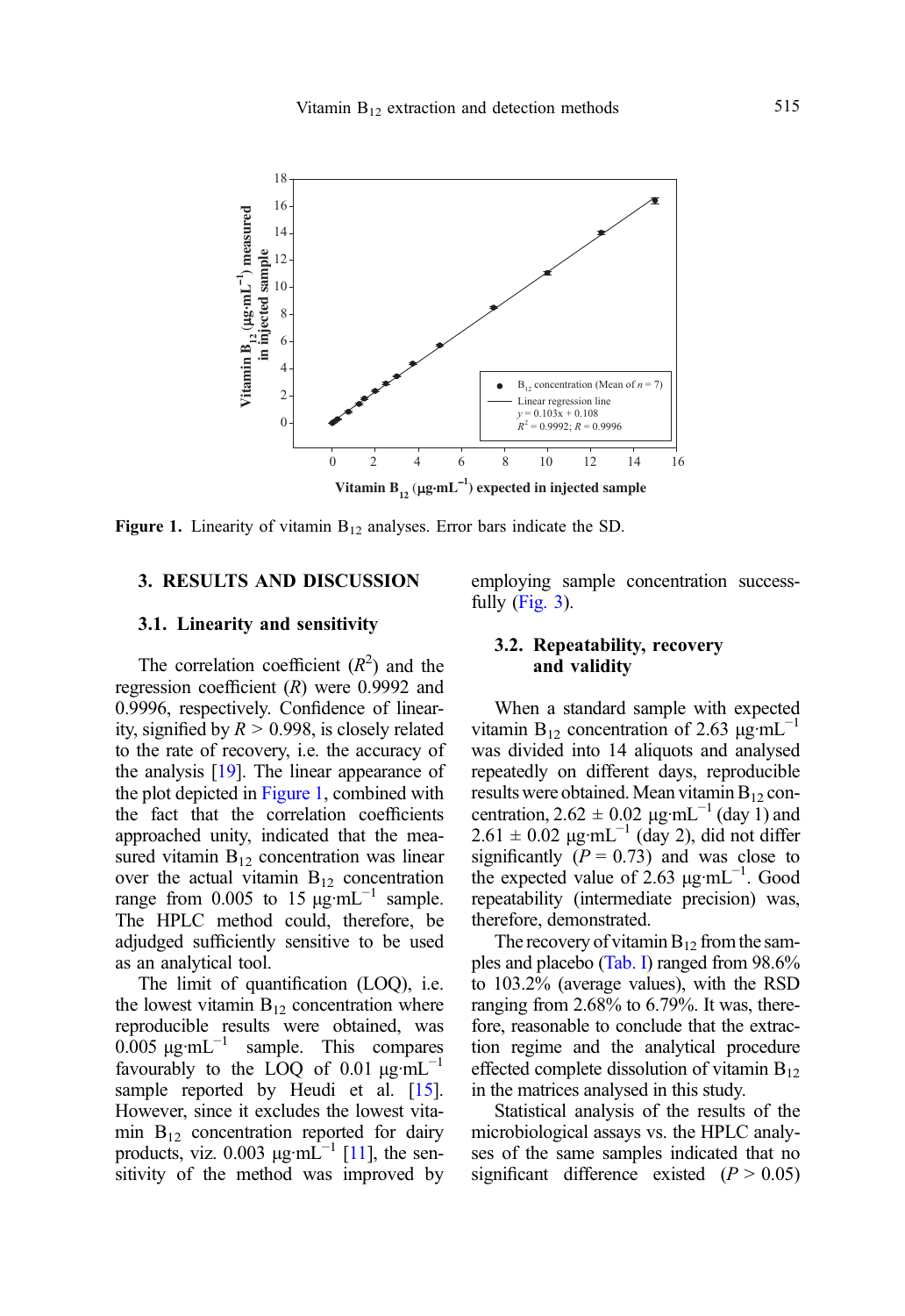<span id="page-7-0"></span>

Figure 2. Sample chromatograms of the vitamin  $B_{12}$  standard (A, 0.005  $\mu g$ ·mL<sup>-1</sup>) and (B, 15 µg·mL<sup>-1</sup>), vitamin B<sub>12</sub> extracted from B<sub>12</sub> medium fermented by strain J15 (C, 3.61 µg·mL<sup>-1</sup>), fortified skim milk  $(D, 1.28 \mu g \cdot mL^{-1})$ , fortified Amasi  $(E, 1.28 \mu g \cdot mL^{-1})$  and fortified Kefir (F, 1.31  $\mu$ g·mL<sup>-1</sup>). Retention time (t<sub>R</sub>) next to the peak marks the  $\overline{B}_{12}$  peak.

[\(Tab. II](#page-9-0)). The HPLC method is, therefore, a valid alternative to the microbiological assay.

# 3.3. Sample extraction and HPLC assays

Sample chromatograms depict the results for various samples (Fig. 2). The excellent resolution of the  $B_{12}$  peak, together with the absence of baseline noise, illustrated the excellent selectivity of the HPLC method. The results also reinforced the fact that the extraction and analytical procedures produced acceptable results when applied to these food products and to synthetic media fermented by P. freudenreichii spp.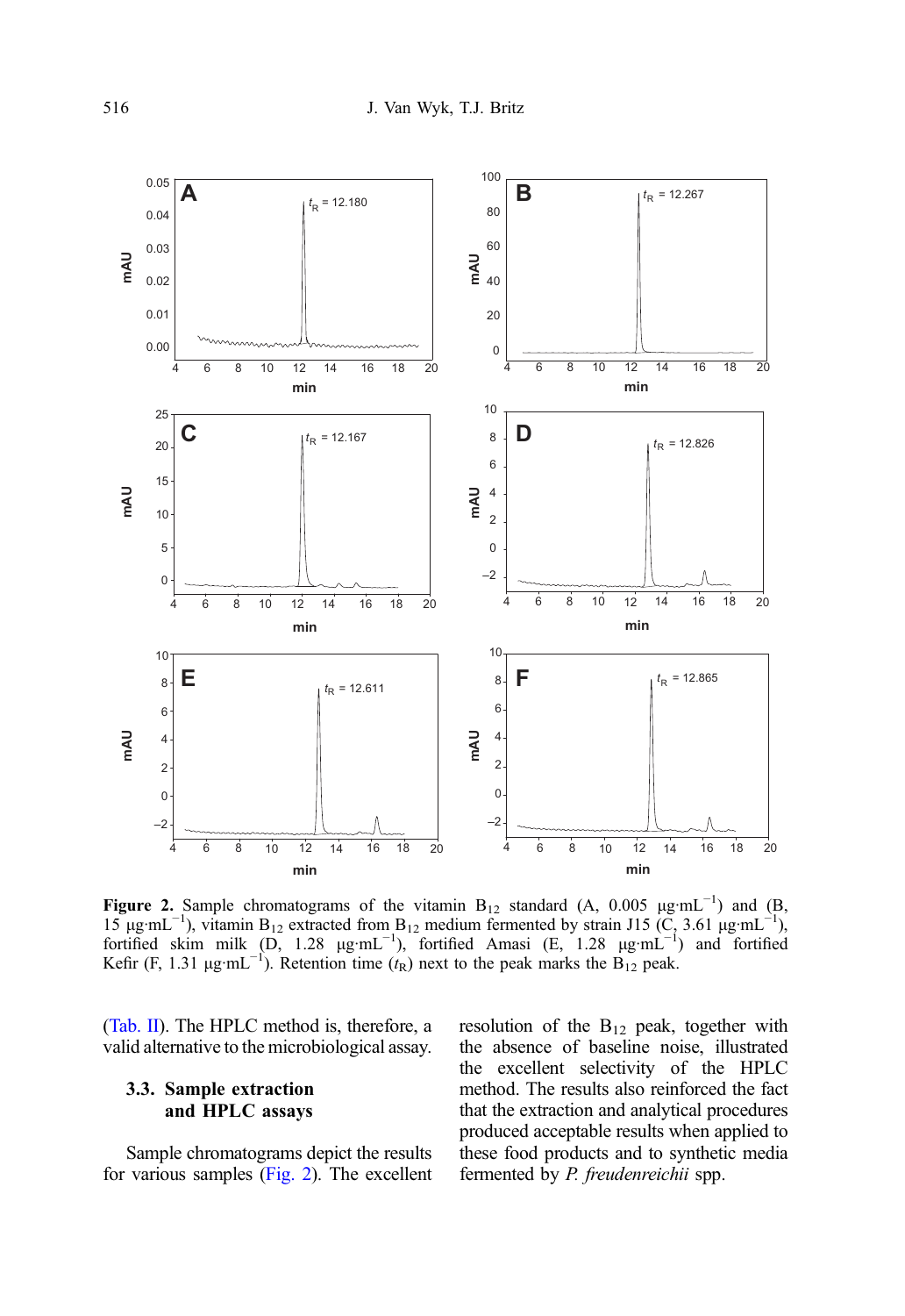<span id="page-8-0"></span>

Figure 3. Chromatograms depicting sample purification (A and C), followed by sample concentration (B and D) using SPE techniques. Samples were extracted from  $B_{12}$  medium cultured with strain J15 (A and B) and fortified Kefir (C and D). Vitamin  $B_{12}$  concentration was measured (in  $\mu$ g·mL<sup>-1</sup>): 0.77 (A) and 0.34 (C) before and 3.77 (B) and 3.36 (D) after sample concentration. Retention time  $(t_R)$  marks each  $B_{12}$  peak.

| Sample                                                                        | Amount added (range)<br>in $\mu$ g·mL <sup>-1</sup> | Recovery $(\% )$ |                            | RSD <sup>b</sup><br>$(\%)$ |
|-------------------------------------------------------------------------------|-----------------------------------------------------|------------------|----------------------------|----------------------------|
|                                                                               |                                                     | Range            | Mean $\pm$ SD <sup>a</sup> |                            |
| YEL with added vitamin $B_{12}$ ( <i>n</i> = 18)                              | $0.1 - 12.5$                                        | $94 - 107$       | $98.6 \pm 4.17$            | 4.23                       |
| J10 in YEL broth with added vitamin $B_{12}$                                  | $0.1 - 12.5$                                        | $95 - 107$       | $100.77 \pm 4.19$          | 4.16                       |
| $(n = 10)$                                                                    |                                                     |                  |                            |                            |
| J19 in vitamin $B_{12}$ broth with added<br>vitamin $B_{12}$ ( <i>n</i> = 10) | $0.1 - 12.5$                                        | $98 - 106$       | $100.4 \pm 2.95$           | 2.94                       |
| Skim milk with added vitamin $B_{12}$                                         | $0.05 - 5.0$                                        | $96 - 111$       | $99.9 \pm 6.79$            | 6.79                       |
| $(n = 12)$                                                                    |                                                     |                  |                            |                            |
| Amasi with added vitamin $B_{12}$ ( <i>n</i> = 16)                            | $0.05 - 5.0$                                        | $98 - 115$       | $103.2 \pm 5.08$           | 4.92                       |
| Kefir with added vitamin $B_{12}$ ( $n = 10$ )                                | $0.05 - 5.0$                                        | $100 - 106$      | $102.2 \pm 2.74$           | 2.68                       |

**Table I.** Recovery results for HPLC determination of vitamin  $B_{12}$  in different samples, with vitamin  $B_{12}$  added in various known concentrations.

<sup>a</sup> Mean  $\pm$  SD.<br><sup>b</sup> Relative standard deviation (%) = (SD/Mean) × 100.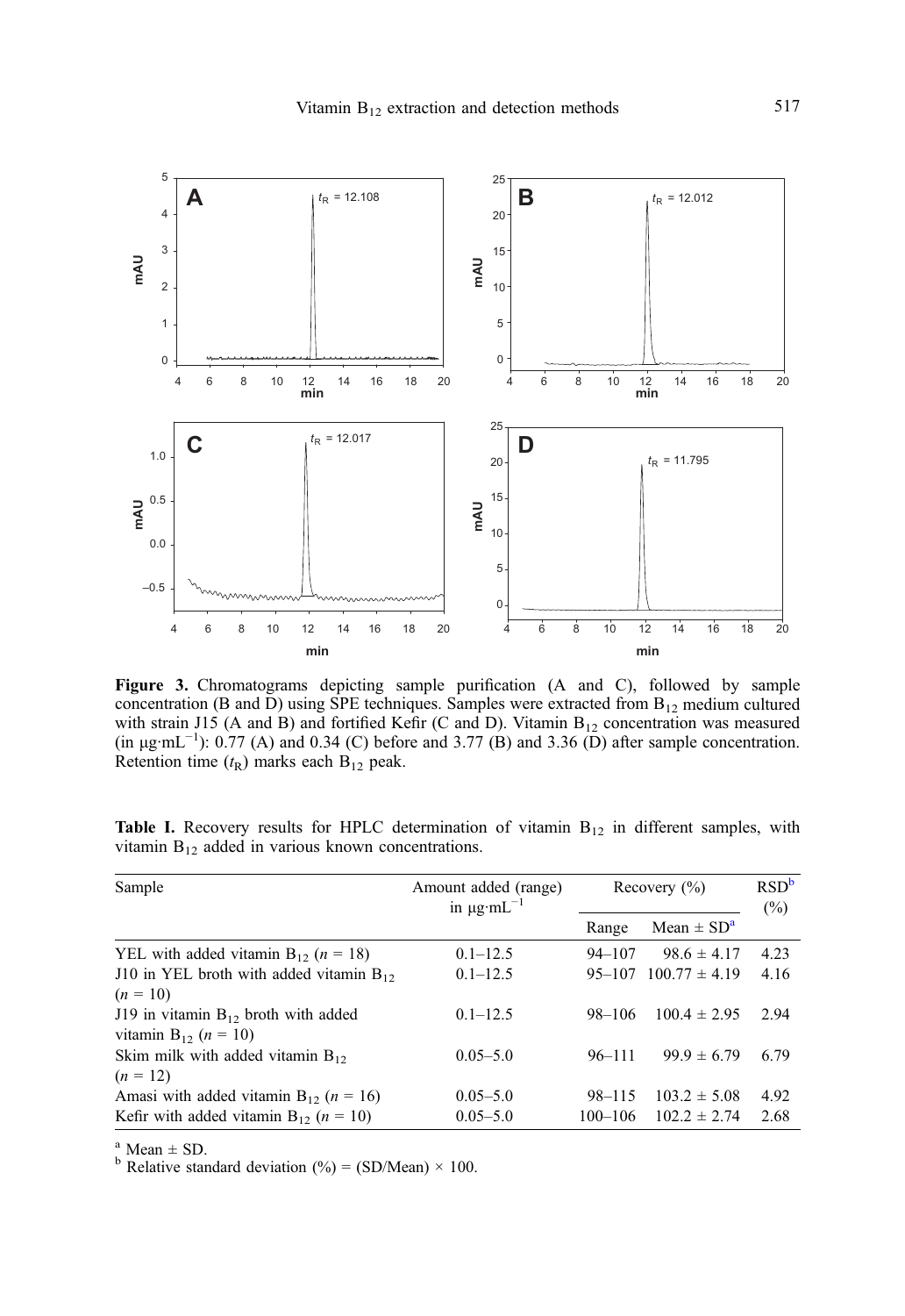<span id="page-9-0"></span>**Table II.** Comparison of vitamin  $B_{12}$  results from HPLC and microbiological assays  $(n = 3)$ . Values are reported as mean  $\pm$  SD.

| Sample<br>(strain and growth medium) | Microbiological assay<br>$(\mu g \cdot mL^{-1}$ broth) | <b>HPLC</b> results<br>$(\mu \text{g} \cdot \text{m} \text{L}^{-1} \text{ broth})$ | $P$ value <sup><math>\degree</math></sup> |
|--------------------------------------|--------------------------------------------------------|------------------------------------------------------------------------------------|-------------------------------------------|
|                                      |                                                        |                                                                                    |                                           |
| $J10$ (YEL) <sup>a</sup>             | $0.25 \pm 0.01$                                        | $0.23 \pm 0.01$                                                                    | 0.40                                      |
| $J17$ (YEL) <sup>a</sup>             | $0.22 \pm 0.01$                                        | $0.22 \pm 0.01$                                                                    | 0.82                                      |
| J8 $(B_1, \text{ medium})^b$         | $2.23 \pm 0.19$                                        | $2.25 \pm 0.03$                                                                    | 0.84                                      |
| J9 $(B_{12} \text{ medium})^6$       | $0.29 \pm 0.02$                                        | $0.32 \pm 0.04$                                                                    | 0.31                                      |
| J10 $(B_{12} \text{ medium})^b$      | $2.04 \pm 0.07$                                        | $2.12 \pm 0.05$                                                                    | 0.38                                      |
| J15 $(B_{12} \text{ medium})^b$      | $1.69 \pm 0.04$                                        | $1.77 \pm 0.01$                                                                    | 0.06                                      |
| J16 $(B_{12} \text{ medium})^b$      | $0.66 \pm 0.01$                                        | $0.77 \pm 0.06$                                                                    | 0.09                                      |
| J17 $(B_{12} \text{ medium})^b$      | $0.25 \pm 0.01$                                        | $0.27 \pm 0.01$                                                                    | 0.29                                      |
| J18 $(B_{12} \text{ medium})^b$      | $0.26 \pm 0.01$                                        | $0.33 \pm 0.01$                                                                    | 0.92                                      |
| J19 $(B_{12} \text{ medium})^b$      | $0.14 \pm 0.00$                                        | $0.16 \pm 0.02$                                                                    | 0.20                                      |

<sup>a,b</sup> YEL and B<sub>12</sub> media were sampled at 216 and 73 h, respectively.<br><sup>c</sup> The Student's *t* test (independent samples) was performed to establish whether the results of the two methods differed significantly.  $P \leq 0.05$  indicates significance.

# 3.4. Sample purification and concentration

When comparing the vitamin  $B_{12}$  levels before [\(Figs. 3A](#page-8-0) and 3C) and after [\(Figs. 3B](#page-8-0) and 3D) sample concentration using SPE, it is clear that this technique resulted in a substantial increase in the apparent concentration of vitamin  $B_{12}$  in a broth sample cultured with strain J15 (from 0.77 to 3.77 in  $\mu$ g·mL<sup>-1</sup>, i.e. an almost fivefold increase, [Figs. 3](#page-8-0)A and 3B), as well as in a fortified Kefir sample (from 0.34 to 3.36  $\mu$ g·mL<sup>-1</sup>, i.e. an almost 10-fold increase, [Figs. 3](#page-8-0)C and 3D).

The significance of this enhanced response is that it increases the sensitivity of the analysis. In other words, while the LOQ was established at 0.005  $\mu$ g·mL<sup>-1</sup>, with a five-fold increase in sensitivity, as demonstrated for the J15 sample, the LOQ will be decreased to 0.001  $\mu g \cdot mL^{-1}$ . Hence, using SPE concentration makes this method suitable for the analysis of dairy products with vitamin  $B_{12}$  levels as low as 0.003  $\mu$ g·mL<sup>-1</sup>.

Sample purification resulted in cleaner chromatograms. This is illustrated by the absence of any peaks other than the

vitamin  $B_{12}$  peak (the KCN buffer and solvent peaks are not shown since they elute at  $t_R < 6$  min) [\(Figs. 3A](#page-8-0)–3D). Furthermore, the chromatograms depicted in [Figures 2](#page-7-0)C and [3](#page-8-0)A were both obtained when analysing sample extracts of strain J15 cultured in  $B_{12}$  medium. It is clear that the compounds eluting immediately after vitamin  $B_{12}$  [\(Fig. 2](#page-7-0)C) are absent after purification using SPE [\(Fig. 3A](#page-8-0)). Hence, this is further confirmation that effective purification was achieved.

#### 4. CONCLUSIONS

The extraction protocol was shown to effect complete recovery of vitamin B<sub>12</sub> from the sample matrices. The HPLC method was found to be selective, linear  $(R > 0.998)$ , accurate (recovery from 98.6% to  $103.2%$  and sensitive (LOQ = 0.005  $\mu$ g·mL<sup>-1</sup>). It was also shown that the sensitivity could be improved using sample concentration. The method, therefore, is a rapid alternative to the more time consuming microbiological assay.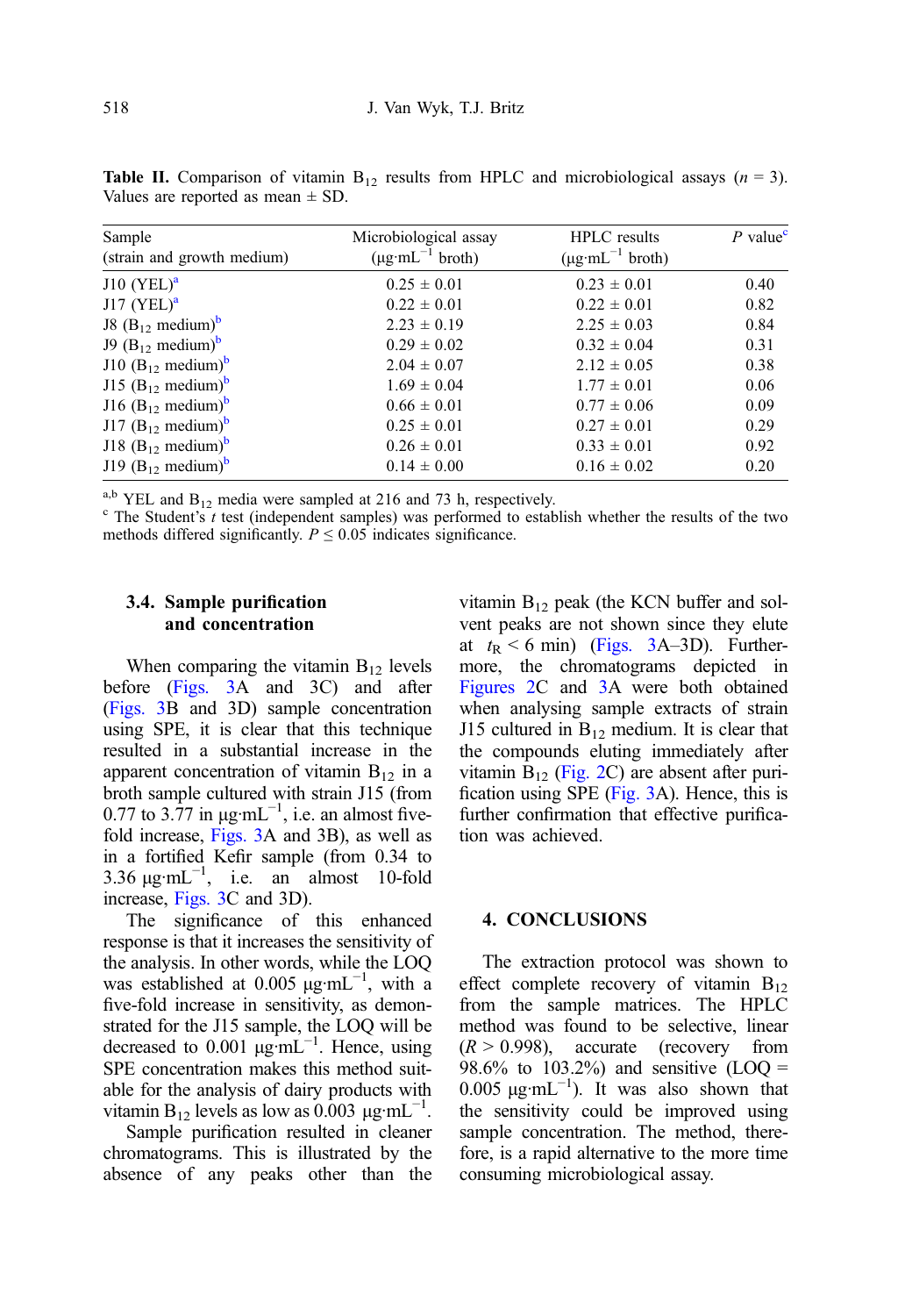#### <span id="page-10-0"></span>**REFERENCES**

- [1] Angyal G., Methods for the microbiological analysis of selected nutrients, AOAC International, Gaithersburg, Maryland, USA, 1996.
- [2] Anonymous, Vitamin  $B_{12}$  may slow AIDS, Tufts Univ. Health Nutr. Lett. 15 (1998) 2.
- [3] Anonymous, Regulations relating to the fortification of certain foodstuffs, G.N.R. 2003/2003, Foodstuffs, cosmetics and disinfectants act and regulations. Act no. 54 of 1972, Lex Patria Publishers, Johannesburg, South Africa, 2003.
- [4] Anonymous, Scientific opinion of the panel on biological hazards on a request from EFSA on the maintenance of the QPS list of microorganisms intentionally added to food or feed, EFSA J. 923 (2008) 1–48.
- [5] Babuchowski A., Laniewska-Moroz L., Warminska-Radyko I., Propionibacteria in fermented vegetables, Lait 79 (1999) 113–124.
- [6] Ball G.F.M., Vitamins in Foods, Analysis, Bioavailability and Stability, CRC Press, Boca Raton, FL, USA, 2006.
- [7] Britz T.J., Riedel K.-H.J., Propionibacterium species diversity in Leerdammer cheese, Int. J. Food Microbiol. 22 (1994) 257–267.
- [8] Celik M., Barkut I.K., Öncel C., Forta H., Involuntary movements associated with vitamin B12 deficiency, Parkinsonism Relat. Disord. 10 (2003) 55–57.
- [9] Cerná J., Hrabová H., Biologic enrichment of fermented milk beverages with vitamin  $B_{12}$ and folic acid, Milchwissenchaft 32 (1977) 274–277.
- [10] Dannhauser A., Joubert G., Nel M., Nutritional status of preschool children in the Bloemfontein district, South Afr. J. Food Sci. Nutr. 8 (1996) 14–22.
- [11] De Man J.M., Principles of food chemistry, 3rd edn., Aspen Publishers Inc., Gaithersburg, Maryland, USA, 1999.
- [12] Gao Y., Fuo F., Gokavi S., Chow A., Sheng Q., Guo M., Quantification of water-soluble vitamins in milk-based infant formulae using biosensor-based assays, Food Chem. 110 (2008) 769–776.
- [13] Gardner N., Champagne C.P., Production of Propionibacterium shermanii biomass and vitamin B12 on spent media, J. Appl. Microbiol. 99 (2005) 1365–2672.
- [14] Hepburn M.J., Dyal K., Runser L.A., Barfield R.L., Hepburn L.M., Fraser S.L., Low serum vitamin  $B_{12}$  levels in an outpa-

tient HIV-infected population, Int. J. Sexually Transmitted Dis. & AIDS 15 (2004) 127–133.

- [15] Heudi O., Kilinç T., Fontannaz P., Marley E., Determination of vitamin  $B_{12}$  in food products and in premixes by reversed-phase high performance liquid chromatography and immunoaffinity extraction, J. Chromatogr. A 1173 (2006) 63–68.
- [16] Hoffbrand V., Provan D., Macrocytic anaemias, Br. Med. J. 314 (1997) 430–433.
- [17] Kelly R.J., Detection of methyl cobalamin and adenosyl cobalamin using a nitroxide radical trap, Anal. Commun. 35 (1998) 257–259.
- [18] Labadarios D., The iron status of South African children 6–71 months of age: results of the national survey, 1994, South Afr. J. Food Sci. Nutr. 8 (1996) 10.
- [19] Lebiedzińska A., Marszałł M.L., Kuta J., Szefer P., Reversed-phase high-performance liquid chromatography method with coulometric electrochemical and ultraviolet detection for the quantification of vitamins  $B_1$ (thiamine),  $B_6$  (pyridoxamine, pyridoxal and pyridoxine) and  $B_{12}$  in animal and plant foods, J. Chromatogr. A 1173 (2007) 71–80.
- [20] Li H.B., Chen F., Jiang Y., Determination of vitamin B12 in multivitamin tablets and fermentation medium by high-performance liquid chromatography with fluorescence detection, J. Chromatogr. A 891 (2000) 243–247.
- [21] Li K.-T., Liu D.-H., Li Y.-L., Chu J., Wang Y.-H., Zhuang Y.-P., Zhang S.-L., Improved large-scale production of vitamin  $B_{12}$  by Pseudomonas denitrificans with betaine feeding, Bioresour. Technol. 99 (2008) 8516–8520.
- [22] Markopoulou C.K., Kagkadis K.A., Koundourellis J.E., An optimized method for the simultaneous determination of vitamins  $B_1$ ,  $B_6$ ,  $B_{12}$ , in multivitamin tables by high performance liquid chromatography, J. Pharm. Biomed. Anal. 30 (2002) 1403– 1410.
- [23] Mathé G., The non-enumerable described retrovirus integrase inhibitors are not a lure, as evidenced by ten years of clinical experience, Biomed. Pharmacother. 54 (2000) 3–6.
- [24] Mazumder T.P., Nishio N., Fukuzaki S., Nagai S., Production of extracellular vitamin  $B_{12}$  compounds from methanol by Methanosarcina barkeri, Appl. Microbiol. Biotechnol. 26 (1987) 511–516.